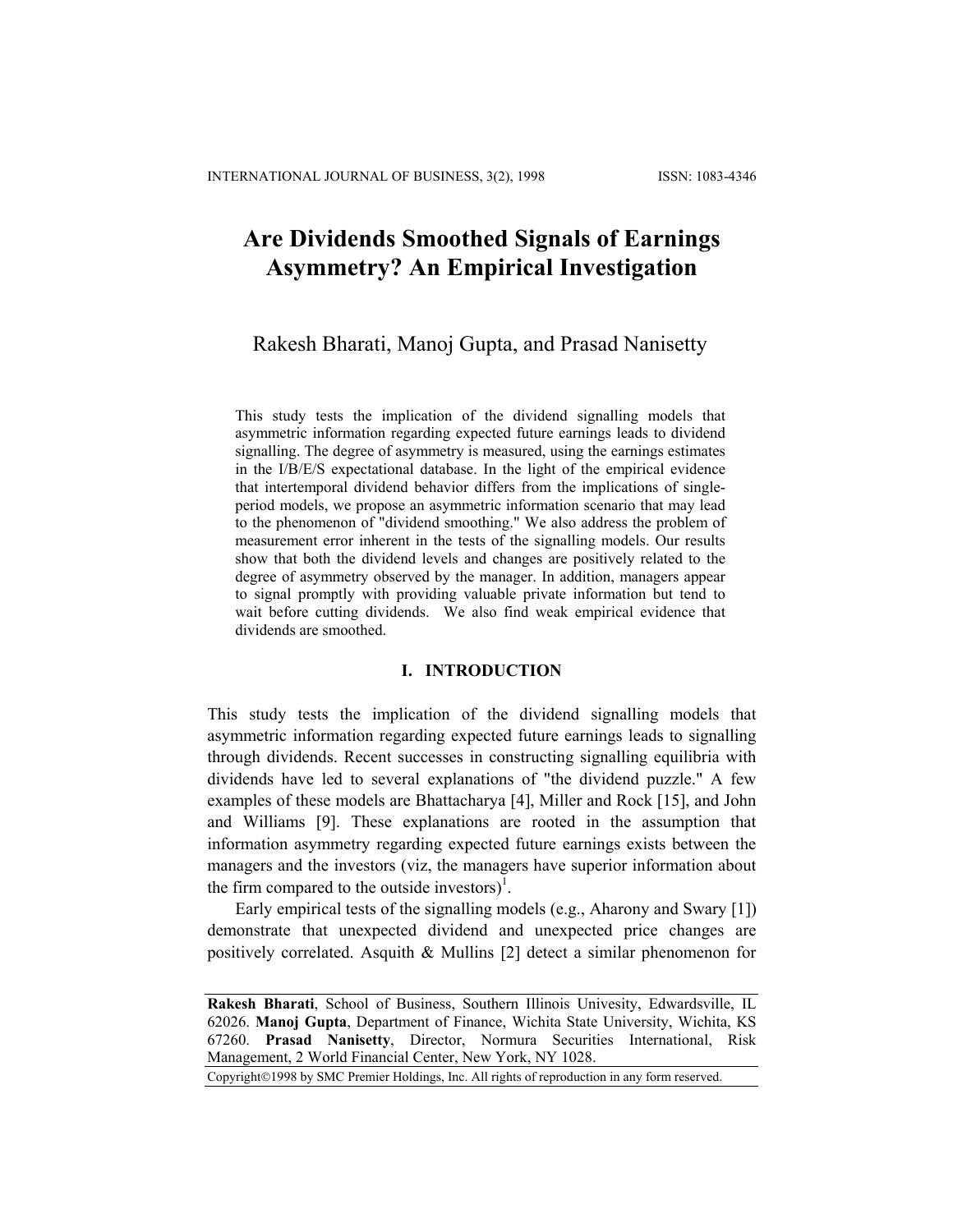the firms that initiate dividend payments. Ofer and Siegel [16] show that unexpected dividend changes lead the analysts rationally to revise the forecast of the firm's earnings per share (EPS). Healy and Palepu [8] find that dividend initiations/omissions predict changes in future earnings. Another stream of literature, beginning with Lintner's [14] partial adjustment model, studies the econometric behavior of dividends. Lee, Wu, and Djarraya [13] present an improvement by integrating elements of dividend signalling in it. However, all previous tests study the reactions of the market and the analysts to dividend changes or the time-series behavior of dividends, not to the manager's dividend decision. In this paper we investigate if managers base the dividend decision on the information asymmetry regarding future earnings of the firm. Thus, the study can be viewed as a direct test of dividend signalling theories.

A commonly accepted implication of the dividend signalling models (e.g., John and Williams [9] or Ambarish, John, and Williams [3]) is that, across firms, dividend level reflects the value of private information. Therefore, we measure the information asymmetry regarding expected future earnings between the manager and the analyst and use it to explain dividend levels. Also, as the models are typically single period, their implications are not quite clear in an intertemporal sense. For instance, a firm may have highly valuable private information in the first period, causing it to choose a high dividend level. In the next period, the firm may not have valuable private information. Should this cause the manager to declare no dividend in the second period? As Black [5] observes, "For one reason or another, managers and directors do not like to cut the dividend. So, they will raise the dividend only if they feel the company's prospects are good enough to support the higher dividend for some time." In such an intertemporal case, dividend changes may be more informative than the levels of dividends. Indeed, Black further states, "...dividend changes, or the fact that dividend doesn't change, may tell investors more about what the managers really think than they can find out from other sources." Therefore, we also study the relationship between private information and dividend changes. In the light of the above-described managerial aversion to cutting dividends, we also study if managers' informational motivation is different for dividend increases and decreases.

We also propose an asymmetric information scenario, which may lead to the phenomenon of "dividend smoothing."<sup>2</sup> Lintner [14], using aggregate data, demonstrated that the manager's behavior did not seem to be consistent with the existing single period models. This evidence was corroborated by the more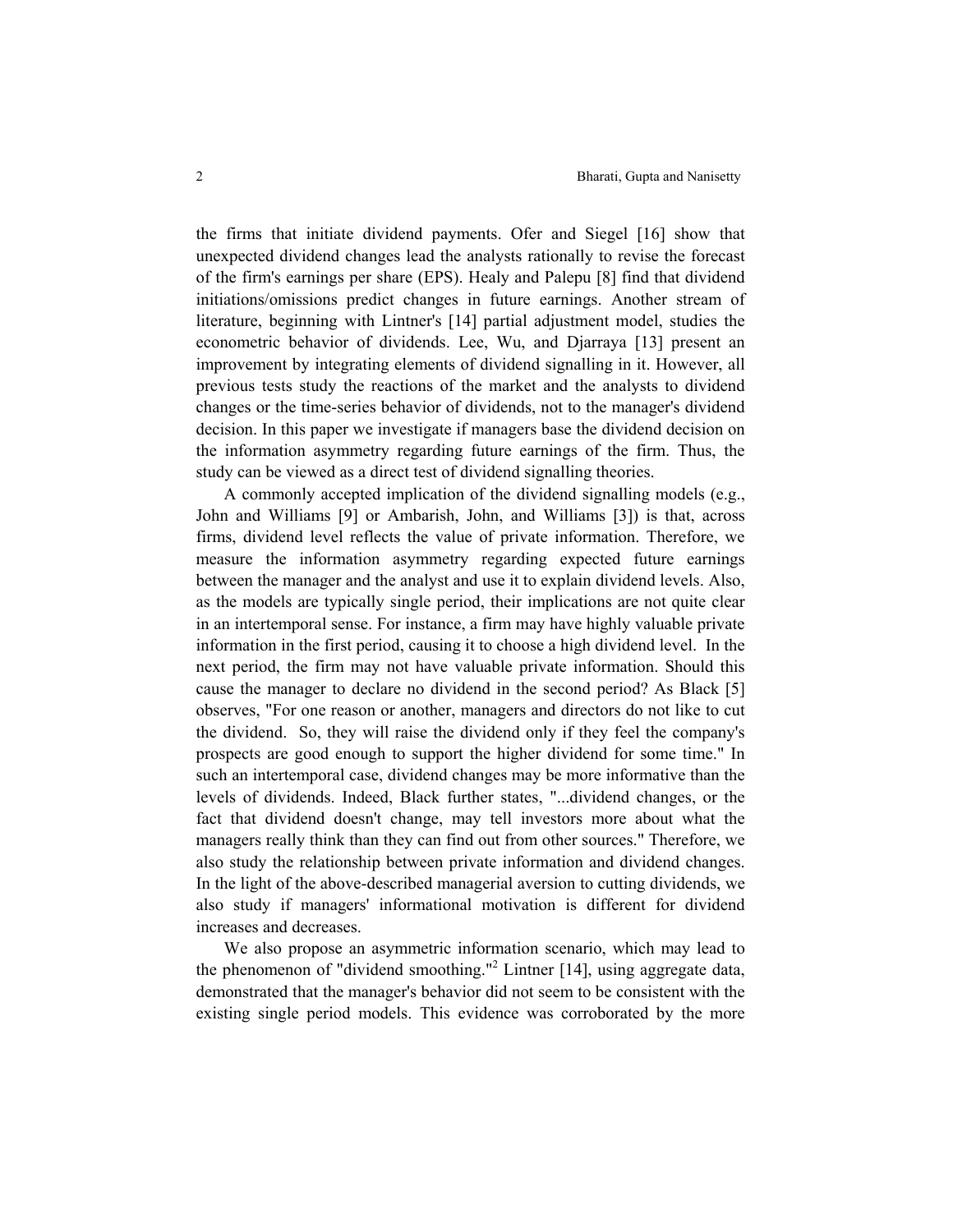formal econometric analyses of Fama and Babiak [6], using firm level data. More recently, Lee, Wu, and Djarraya [13] have provided similar evidence. This divergence of the intertemporal behavior of dividends from the theoretically accepted behavior in a single period environment is commonly known as "dividend smoothing." Lintner [14] suggested behavioral reasons as the cause of this phenomenon. John and Nachman [10] present a theoretical model in which smoothing emerges as a result of liquidity demand. Kumar and Spatt [11] present an intertemporal model in which firms have private information on their prospects and their systematic risk. They demonstrate that the firms, under certain conditions, will smooth dividends to signal low systematic risk. We propose that dividend smoothing may emerge as a result of adjustment costs and managerial caution as described in Black [5]. Upon observing an asymmetry, the manager may not immediately increase dividends as there are costs to frequently adjusting the level of dividends. He may wait for further resolution of uncertainty with the passage of time for both himself and the market. This would lead to signalling only in response to the asymmetry that persists over time. Also, the dividends will be smoother compared to those observed when the manager bases the dividends on the current asymmetry. We hypothesize that the manager will base the dividend decision on the persistent asymmetry. Therefore, we test if the persistent asymmetry explains dividend levels and changes. Finally, we also address the issue of measurement error in the estimation of the models.

The paper is organized as follows. The second section presents the empirical models. The third section describes the data, with the results reported in the fourth section. Finally, the conclusions are presented in the fifth section.

# **II. THE EMPIRICAL MODELS**

To develop the empirical models, we assume that there are two sets of participants, namely the managers (insiders) and the analysts (outsiders). At time t, the information set of the analyst is a proper subset of the manager's information set, i.e.,

$$
\phi_t^a \subset \phi_t^m \subset \Omega \,, \tag{1}
$$

where  $\Omega$  is the complete information set, which contains all necessary information to know the time t+τ earnings. Thus,  $\Omega$  contains the relevant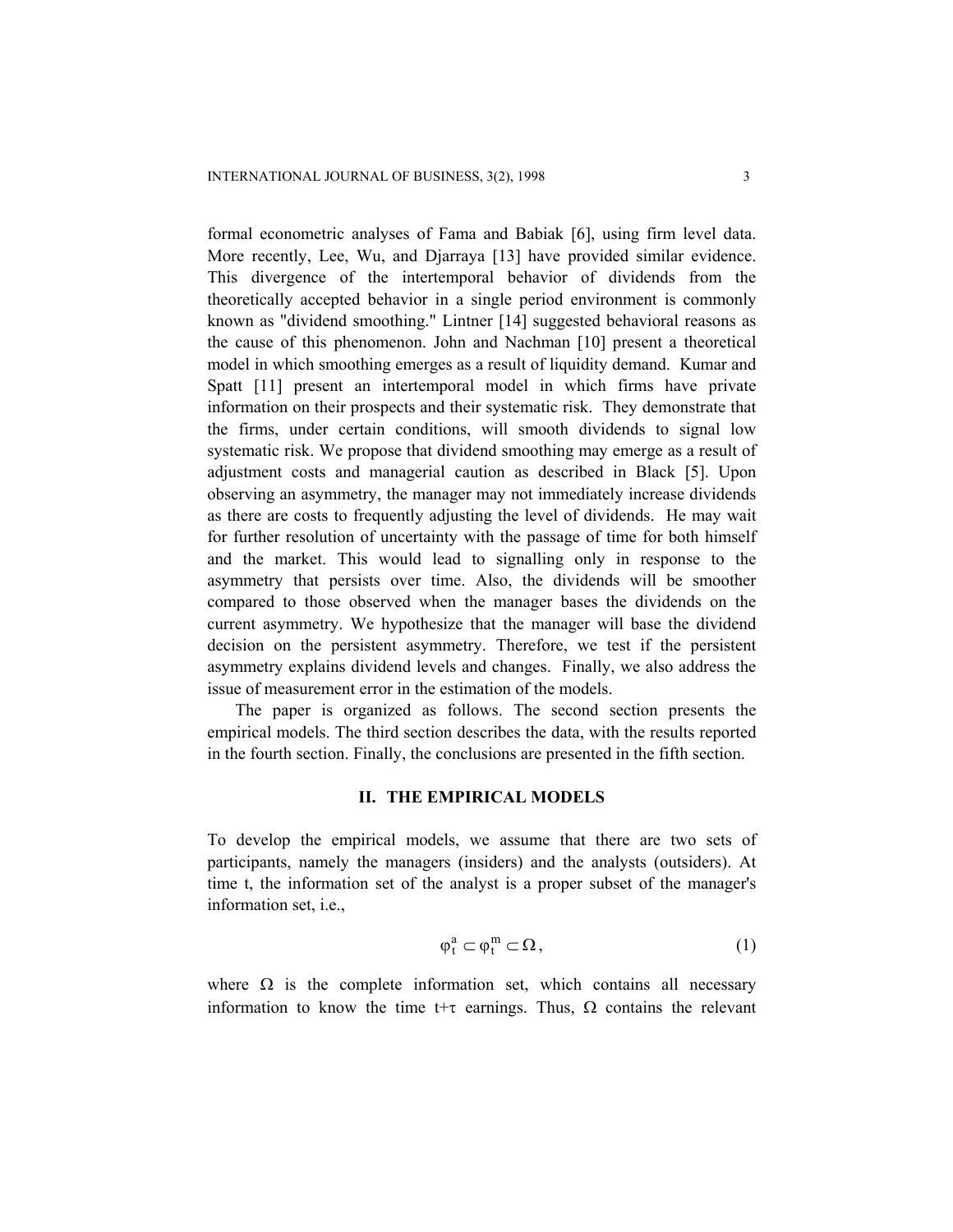information that will arrive from time t to  $t+\tau$  in addition to the relevant information available to the manager at time t (viz,  $\varphi_t^m$ ). All participants make optimal forecasts with respect to their information sets. They define  $X_{t+\tau}$  to be the time  $t+\tau$  earnings per share.

We assume that the manager knows the analyst's expectation (publicly available information) whereas the converse is not true due to the confidential nature of inside information. The manager-observed current asymmetry  $(O_t)$ , defined below, is essentially the difference in the conditional earnings expectations of the manager and the analyst.

$$
O_t = E(X_{t+\tau}|\varphi_t^m) - E(X_{t+\tau}|\varphi_t^a). \tag{2}
$$

This observed earnings asymmetry provides the motivation for dividend signalling.<sup>3</sup> As expectations are assumed to be rational and the analyst's information set is a proper subset of the manager's information set, the manager's expectation will typically be closer to the ex-post value than the analyst's estimate. This makes dividend signalling meaningful despite the manager's lack of perfect information about ex-post earnings  $(X_{t+\tau})$ . Thus the ex-post earnings can be treated as a noisy ex-post observable estimator of the manager's expectation. This assumption is crucial as the manager's expectation is based on inside information and is not publicly available for corporations on a historical basis. Shareholder litigation presents a difficult obstacle for a company seeking to disseminate future projections.<sup>4</sup> The situation is typical of most economic settings, in which the econometrician has less information than the economic agent but does observe the ex-post realizations. We use ex-post earnings as a proxy for the manager's expectations. This leads to the problem of measurement error. The correction of this problem and its economic interpretations are discussed after the presentation of the models.

# A. Contemporaneous Model

Dividend signalling models suggest a cross-sectional relationship between the levels of dividends and the value of private information. In the signalling equilibrium of John and Williams [9], "... firms with more favorable inside information optimally pay higher dividends, other things equal, and receive appropriately higher prices for their stock." Thus a regression of the dividend level on the observed asymmetry should produce a significantly positive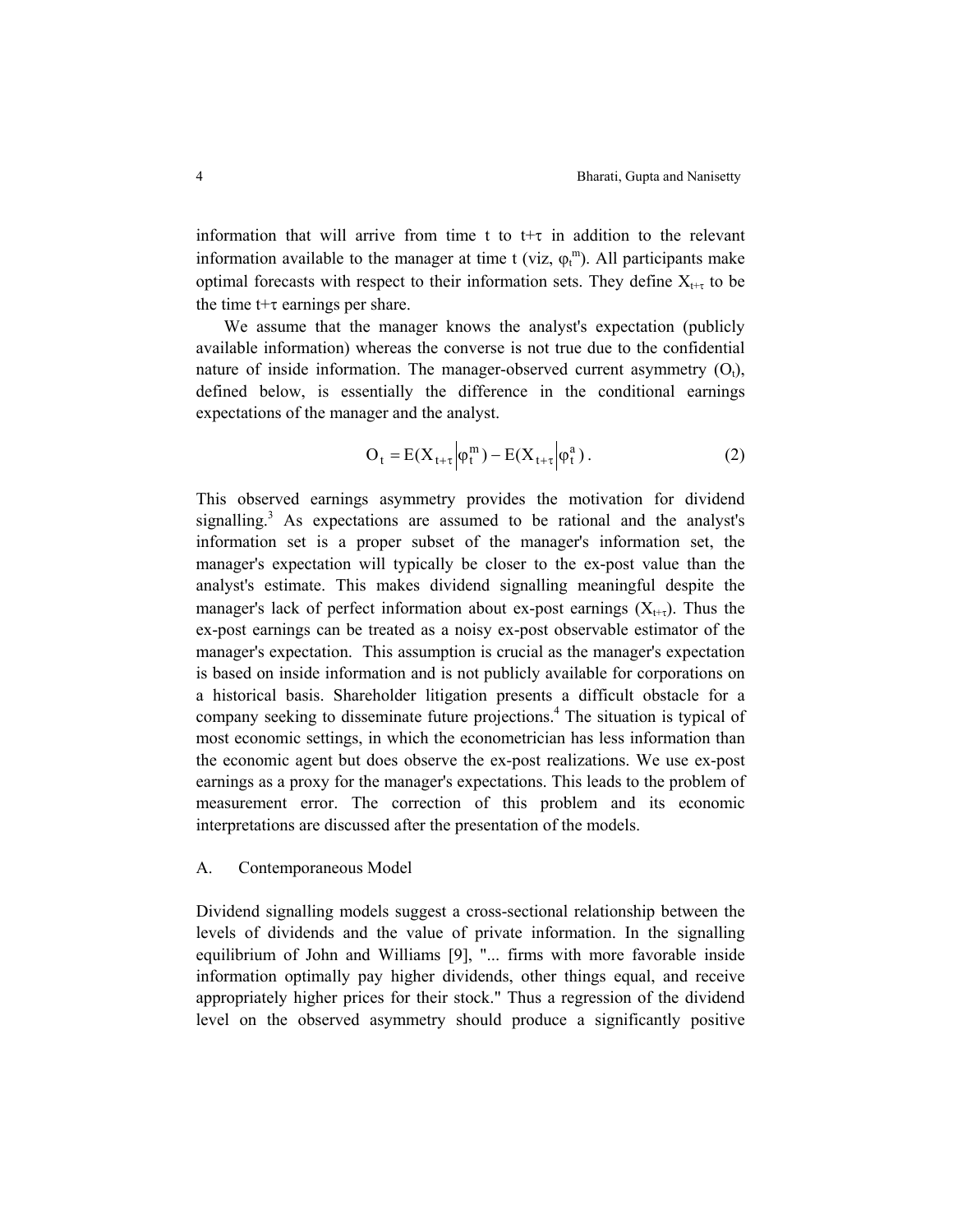coefficient. We also regress the change in dividends (current dividend less the previous dividend) on the observed asymmetry to see if the asymmetry can cross-sectionally explain changes in dividends.<sup>5</sup> Therefore,

$$
D_{s,T} = \alpha + \beta * O_{s,T} + u_{s,T}, \quad s = 1,2,...N,
$$
 (3)

where,  $D_{s,T}$  is the level of (or change in) dividends,  $O_{s,T}$  is the managerobserved current asymmetry of the firm s at time T. Consistent with the dividend signalling hypothesis, we expect to see a positive coefficient on the manager-observed asymmetry.

# B. Smoothing Model

Lee and Wu [12] state that investors may pay more for a company with a smoother financial series. They also suggest that smoothing is believed to be a signal enhancing technique as it reduces the volatility of the series. We hypothesize that the manager will react to the asymmetry that persists over the long run as the manager-observed current asymmetry will often have a transient component. In other words, the manager, upon observing the asymmetry, will wait to see if the analyst can infer the private information through analysis and/or through revelation of further information over time. However, if the analyst is unable to infer that information and the manager's expectation remains unchanged, the manager will signal with dividends. This behavior will be observed in the presence of adjustment cost or managerial caution.

We propose that the dividends should be related to the persistent asymmetry over the long run. We choose four quarters (one year) as our definition of long run. The following regression is estimated.

$$
D_{s,T} = \alpha + \beta * PO_{s,T} + u_{s,T}, \quad s = 1,2,...N,
$$
 (4)

where,  $D_{s,T}$  is the level of (or change in) dividends,  $PO_{s,T}$  is the managerobserved persistent asymmetry (the average of the current and the last three manager-observed asymmetries prior to dividend declarations) of the firm s at time T. We would like to point out that, although annual EPS is forecasted, analysts' forecasts are available on a monthly basis for the companies. So, averaging over the last year gives us an indication whether analysts are converging to the insiders' forecasts. We expect to see a positive coefficient on the manager-observed persistent asymmetry.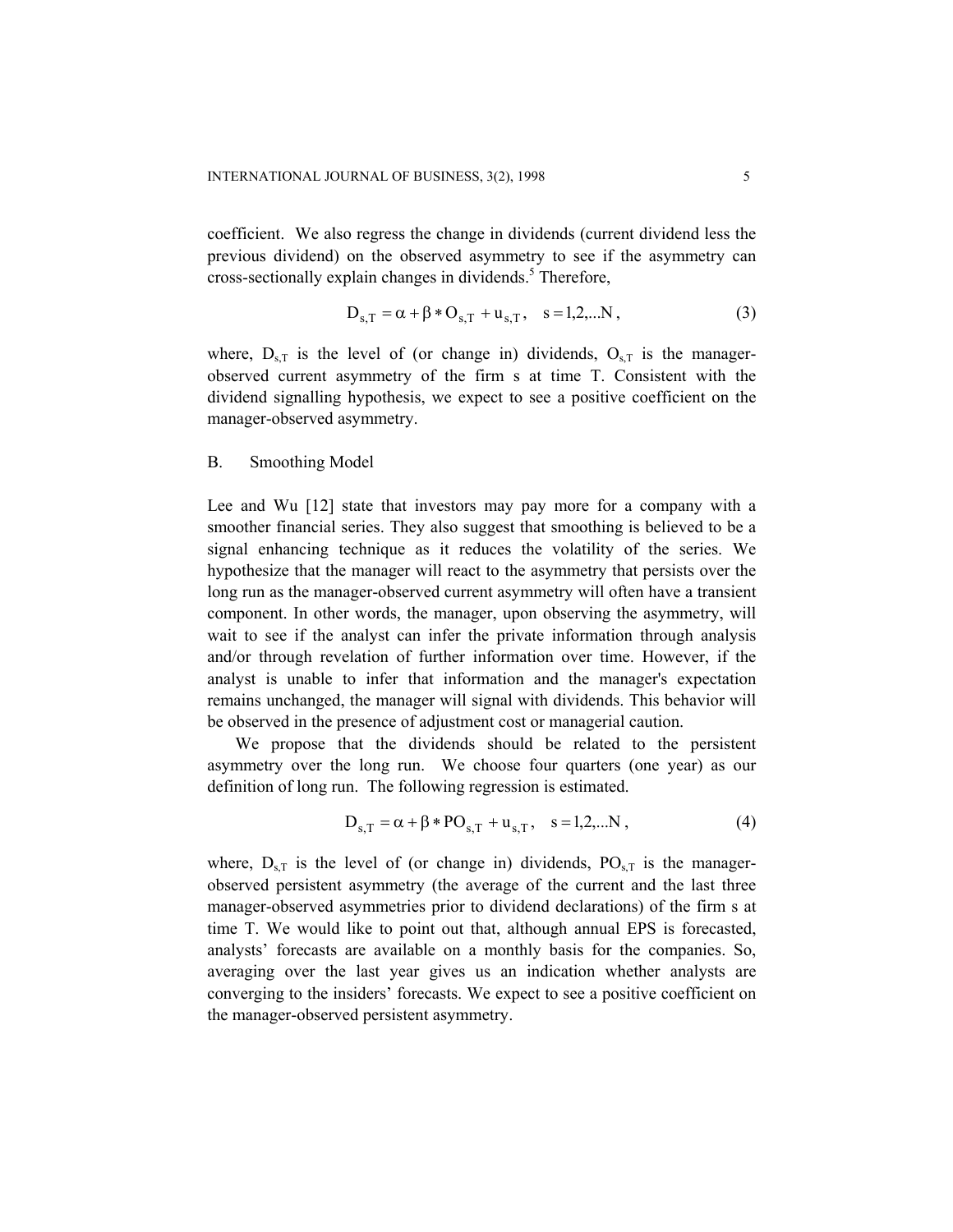## C. Measurement Error

An important factor that can potentially affect the Ordinary Least Squares (OLS) estimation of the above two models is the issue of measurement error. Ideally we would like to have a precise measure of the asymmetry between the analysts and the manager. Unfortunately, the manager's forecasts are unknown. So we are forced to use the ex-post earnings as a noisy estimator of the manager's expectations. Essentially, we employ the analysts' forecast error, which can be decomposed as follows:

$$
\widetilde{O}_t = X_{t+\tau} - E(X_{t+\tau}|\varphi_t^a) = (E(X_{t+\tau}|\varphi_t^m) - E(X_{t+\tau}|\varphi_t^a)) + (X_{t+\tau} - E(X_{t+\tau}|\varphi_t^m)).
$$
 (5)

Therefore, the variable we use is based on the difference in the manager and analysts' expectations. However, it also contains a measurement error of the magnitude of the manager's forecast error (the second set of parentheses on the right-hand side). The proxy variable  $(\widetilde{O}_t)$  is related to the desired value as below.

$$
\widetilde{O}_{s,T} = O_{s,T} + \varepsilon_{s,T}.
$$
 (6)

The error term  $(\varepsilon_{s,T})$  is the deviation of the ex-post earnings from the manager's expectation.

In a single variable case, the error introduces a downward bias in the OLS estimate of the coefficient. The extent of the bias depends on the magnitude of the variance of the measurement error  $(\sigma_{\varepsilon}^2)$  relative to the variance of the manager-observed asymmetry ( $\sigma_0^2$ ). If the true regressor has a large variance compared to the measurement error, the impact of the problem on OLS estimation will be negligible.

We perform instrumental variable (IV) estimation to determine whether the measurement error significantly affects our parameter estimates. If the manager chooses the dividend based on his earnings expectation, the market reaction would depend on the information conveyed (i.e. the manager-observed asymmetry). We used the same day return (basically the effect of the dividend announcement) as an instrument to the manager-observed asymmetry (the explanatory variable), which is observed with an error by us (the econometricians). The premise is that the market reaction to the announcement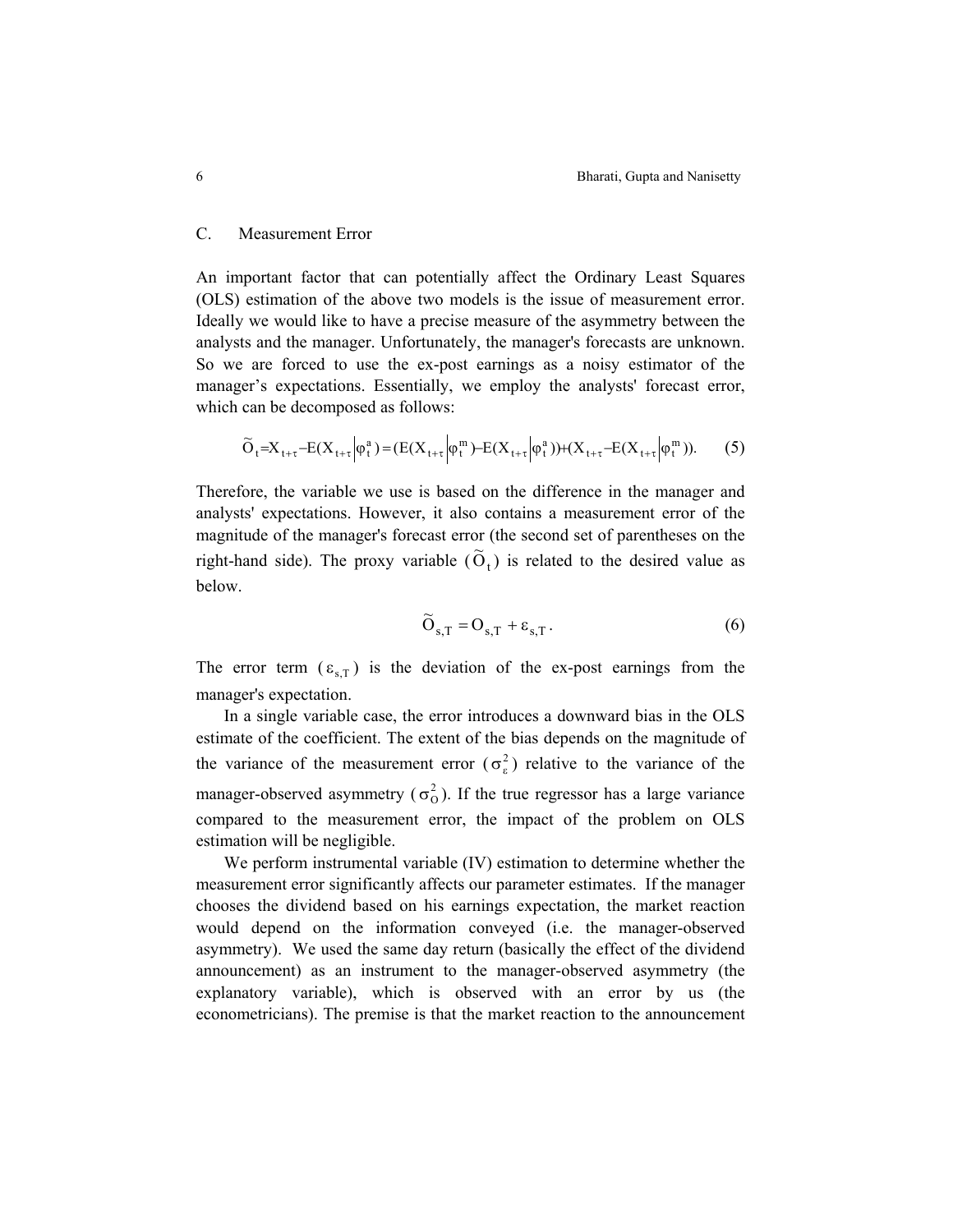will be dependent on the asymmetry between the manager and the analysts (therefore, the market). This follows from the dividend signaling hypothesis as the manager will only signal if there exists an asymmetry with the market expectations. Also, the greater the asymmetry, the larger the dividend change and the announcement effect. Therefore, the same-day return should serve us well as an instrument to the manager-observed asymmetry, which we measure with an error. Hence, under the null hypothesis of dividend signaling, we do have a well identified instrument.<sup>6</sup> Also, using ex-post earnings does not permit the manager's expectations to change within a year.<sup>7</sup> That is because we use forecasts for annual EPS and there are four dividend decisions in a year. Therefore, in a given year of dividend decision-making, our proxy for the manager's expectation is essentially the ex-post EPS. Using the instrument permits the manager's expectation to be dynamic.

In the first stage, we regress our estimate of asymmetry on the declaration day return  $(R<sub>s T</sub>)$  to orthogonalize the error term as below:

$$
\widetilde{O}_{s,T} = b_0 + b_1 * R_{s,T} + \eta_{s,T}.
$$
 (7)

Using this regression model, we form the following estimate of the managerobserved asymmetry.

$$
\hat{O}_{s,T} = \hat{b}_0 + \hat{b}_1 * R_{s,T} .
$$
 (8)

Next we use  $\hat{O}_{s,T}$  and estimate equation (3). An identical methodology is used in the smoothing model (equation (4)) with the persistent asymmetry substituted for the current asymmetry. Our methodology is analogous to that of Ofer and Siegel [16] where they use a three-day price change to instrument the unexpected dividend change.

# **III. DATA**

The analysts' forecasts were extracted from Investment Brokers Estimate System (I/B/E/S) data base. Since the dividend signaling hypothesis implies that managers use long-term earnings in setting the dividends, we chose the longest horizon that is available. The data base available to us contains forecasts of the EPS for the current and the subsequent fiscal year for the 1976- 1986 period on a monthly basis. The theory and extant empirical work suggest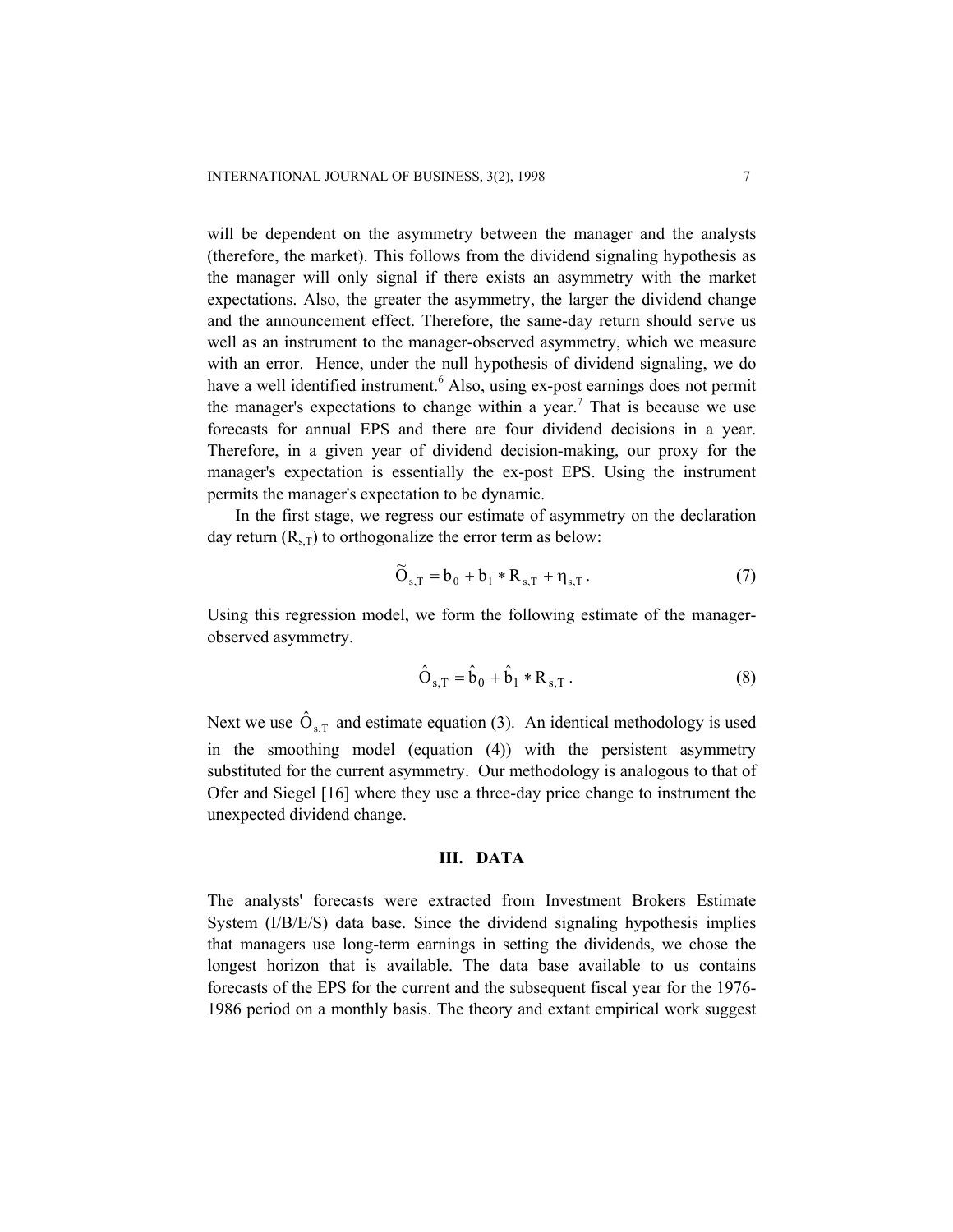that if current term earnings experience a transient increase (not expected to persist in the future), the managers do not signal with quarterly dividends. They often choose a bonus dividend (year-end dividend), which the market does not expect will recur. As the IBES database only has the current and the next year earnings forecast, we chose the next year forecasts as that would form the long-term earnings expectation. The date when the forecast was made was not known. However, the date of the addition of the record was available. We employed this date to ensure that the analysts' forecasts preceded the dividend declaration. So we picked the forecast from a date which preceded the dividend announcement and was closest to it.

The ex-post EPS was retrieved from COMPUSTAT. The dividend declaration dates and the type of distribution were obtained from CRSP Monthly Master Tape. We chose the quarterly dividends to be the subject of our study. The declaration date returns were obtained from the CRSP Daily Returns File. Our sample contains 20,994 dividend declarations across 903 companies out of which 4,416 observations represent non-zero dividend changes over the previous dividend (including 3,720 dividend increases and 696 dividend decreases).

## **IV. RESULTS**

We estimate the above-mentioned models for the entire sample period as a cross-section. In this case, each company contributes more than one observation, as there are multiple dividend declarations for most companies in our sample. It may be noted that there is a possibility of correlation in the dividend policies across firms and over time. $8$  This still keeps the estimators unbiased but could affect the efficiency of the estimates. However, since we obtain strong significance of the slope coefficients in the pooling case below, it seems that the loss of efficiency is not too serious. The upper panel of Table 1 presents the results of cross-sectional regressions of dividend levels and changes on the current manager-observed asymmetry (equation (3)). The dividend levels are strongly related to the asymmetry supporting the theoretical assertion that managers choose the level of dividends based on their private information. Thus, we support the cross-sectional implication of the dividend signalling models that companies with more valuable inside information declare higher dividends. The changes in dividends are similarly related to the asymmetry, implying that the greater the asymmetry observed by the manager,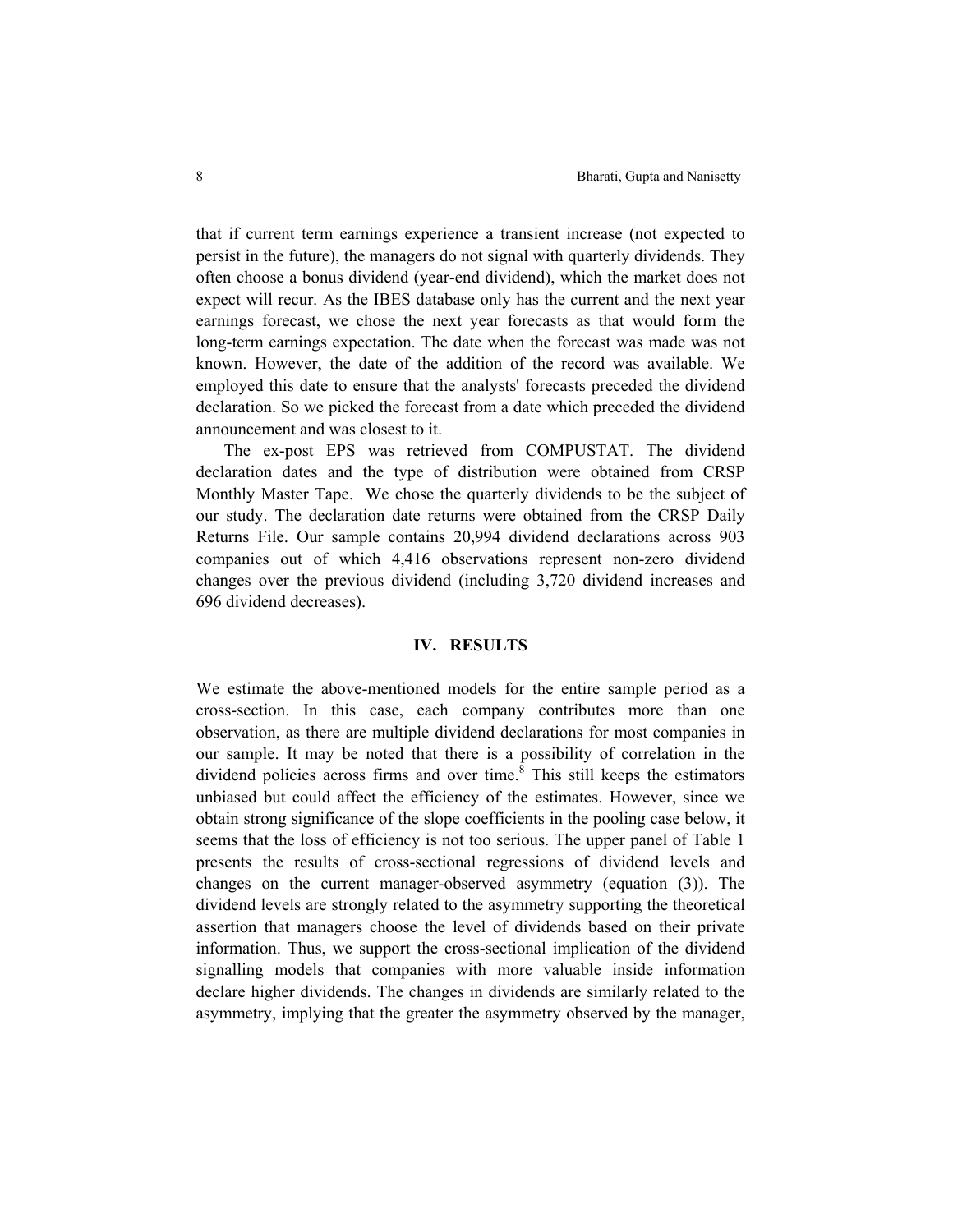the larger the dividend change. For the non-zero dividend change sample, we find similar results with modestly superior R-squared values.

Next, we regress the dividend levels and changes on the persistent asymmetry as shown in equation (4). The persistent asymmetry is the average of asymmetries immediately preceding the current and previous three quarterly dividend announcements. Like before, the asymmetries are based on forecasts *preceding* the dividend announcements. These results are presented in the lower panel of Table 1. The coefficients on persistent asymmetry are significant as well. Although the r-squared values are generally very small, the values are clearly larger than the ones obtained for the contemporaneous model. Thus the persistent asymmetry appears to explain the cross-sectional variations in dividend levels and changes better than the current asymmetry does.

**Table 1** The estimates, standard errors, and  $R^2$ s of the OLS estimation of the contemporaneous and the smoothing models

| <b>Contemporaneous Model (Equation 3)</b> |                                 |           |                                              |                                 |           |  |
|-------------------------------------------|---------------------------------|-----------|----------------------------------------------|---------------------------------|-----------|--|
|                                           | Level of Dividends              |           |                                              | Change in Dividends             |           |  |
| $\alpha$                                  | β                               | $R^2$     | $\alpha$                                     | β                               | $R^2$     |  |
|                                           |                                 |           | <b>All Dividend Announcements</b>            |                                 |           |  |
| 0.3124<br>0.0014                          | $0.0004^*$<br>0.0001            | 0.0004    | 0.0013<br>0.0003                             | $0.00011^*$<br>0.00004          | 0 0 0 0 5 |  |
|                                           |                                 |           | Announcements with non-zero dividend changes |                                 |           |  |
| 0.3311<br>0.0032                          | $0.0124$ <sup>*</sup><br>0.0013 | 0 0 1 9 9 | 0.0025<br>0.0016                             | $0.0073$ <sup>*</sup><br>0.0006 | 0.0287    |  |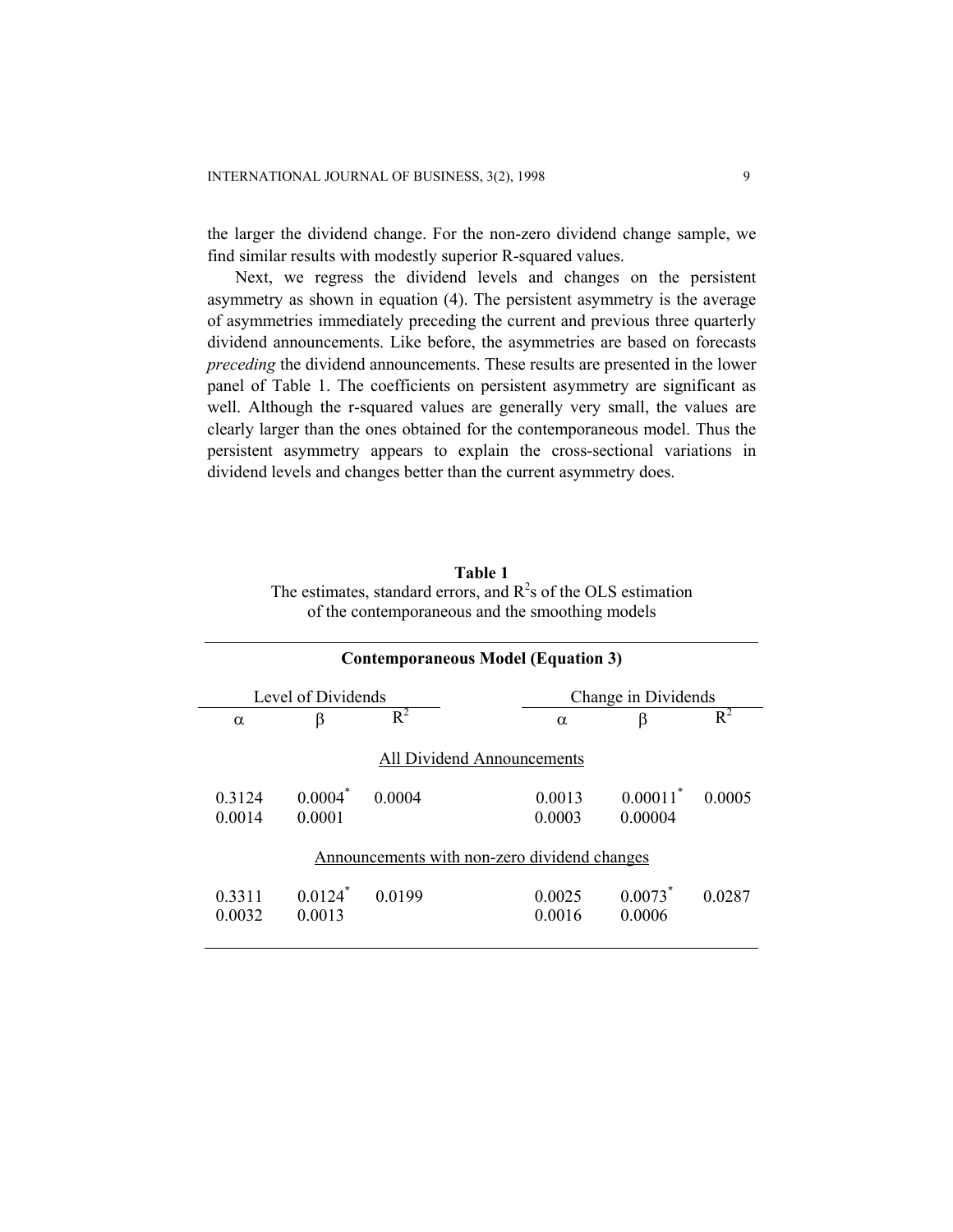10 Bharati, Gupta and Nanisetty

|                  | <b>Smoothing Model (Equation 4)</b> |        |                                              |                                 |           |  |  |  |
|------------------|-------------------------------------|--------|----------------------------------------------|---------------------------------|-----------|--|--|--|
|                  | Level of Dividends                  |        |                                              | Change in Dividends             |           |  |  |  |
| $\alpha$         | β                                   | $R^2$  | $\alpha$                                     | β                               | $R^2$     |  |  |  |
|                  |                                     |        | <b>All Dividend Announcements</b>            |                                 |           |  |  |  |
| 0.3160<br>0.0014 | $0.0031$ <sup>*</sup><br>0.0003     | 0.0048 | 0.0011<br>0.0004                             | $0.0006^*$<br>0.0001            | 0 0 0 2 9 |  |  |  |
|                  |                                     |        | Announcements with non-zero dividend changes |                                 |           |  |  |  |
| 0.3249<br>0.0032 | $0.0203*$<br>0.0013                 | 0.0471 | $-.0002$<br>0.0016                           | $0.0099$ <sup>*</sup><br>0.0007 | 0.0468    |  |  |  |
|                  |                                     |        |                                              |                                 |           |  |  |  |

#### **Table 1 (continued)**

All announcements and non-zero change announcements contain 20,994 and 4616 observations respectively.

The second line for each case contains the standard error.

\* indicates significance at five percent based on a one-tail test of the null hypothesis that the coefficient is greater than zero.

Table 2 presents the results of the IV estimation to correct the measurement error problem. Once again, we find that coefficients on the observed asymmetry are positive and significant at conventional levels for the contemporaneous model for all as well as for non-zero dividend change observations. The results are also similar for the smoothing model. Overall, the results of the IV estimation are quite similar to those of the OLS estimation (Table 1), in that the impact of the measurement error is almost negligible, since all beta coefficients are significant. It is still worth noting that the beta coefficients in Table 1 are quite different in magnitude from those in Table 2. However, the critical issue is their significance, rather than the magnitude.

We perform OLS estimation in annual and quarterly cross-sections to check the consistency of our results. The estimates for annual cross-sections are presented in Table 3. These estimates corroborate the results for the entire period as the levels are mostly positively related to the asymmetry (current or persistent). For dividend levels, the smoothing model appears somewhat superior than the contemporaneous model with significant coefficients in eight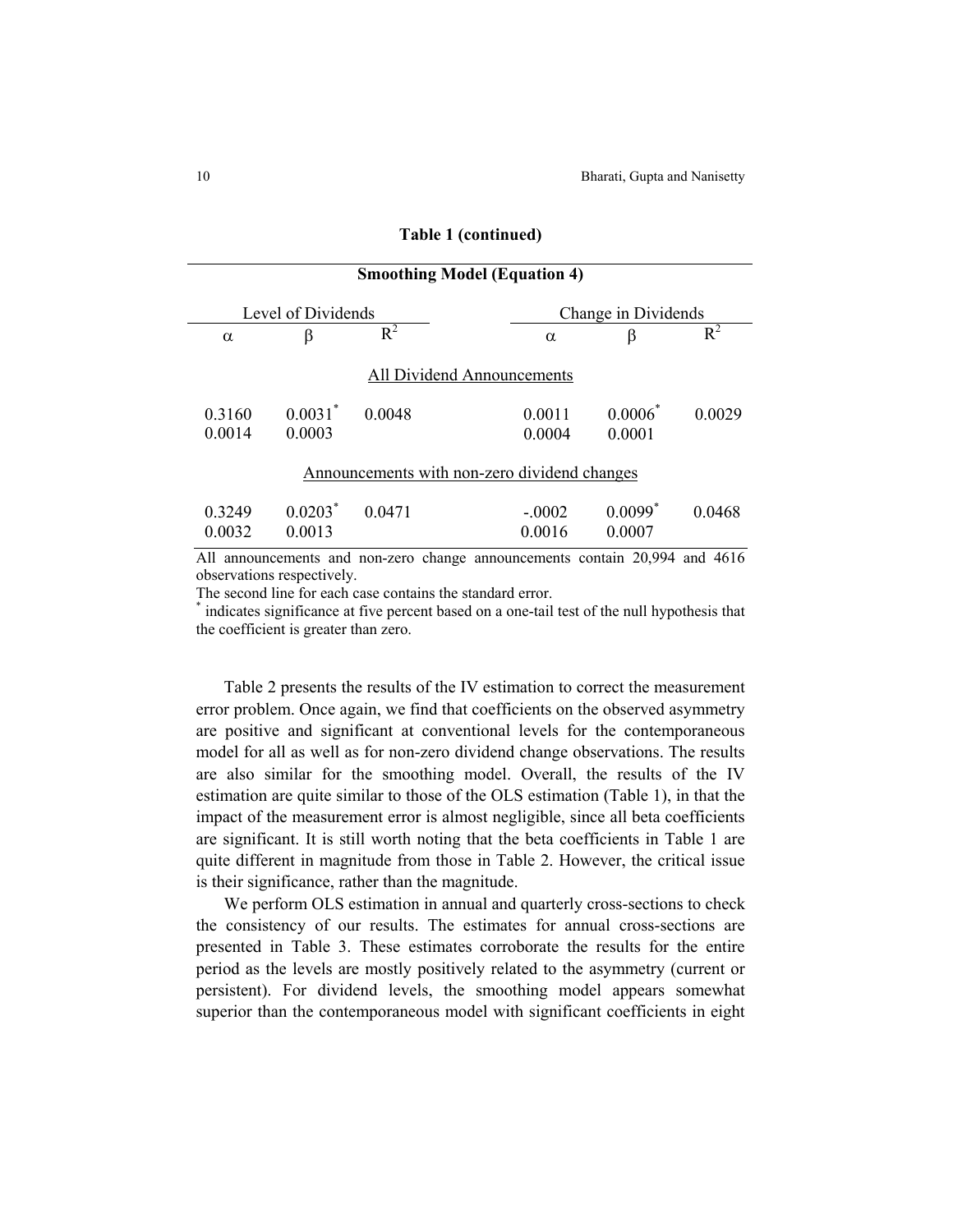out of ten years. The results are somewhat weaker for dividend changes with six coefficients being significant out of ten for either model. The quarterly results, not presented for the sake of brevity, are similar.

Finally, we partitioned the non-zero dividend changes into dividend increases and dividend decreases. This resulted in 3,720 dividend increase observations and 696 dividend decrease observations. Next, we estimated the contemporaneous and smoothing models for each subset. The results are presented in Table 4. For dividend increases, we find that the coefficient on the asymmetries (current or persistent) is significant at the 5 percent level, irrespective of the estimation method (OLS or IV). Thus the dividend levels and changes appear to be strongly related to the current and persistent asymmetries. Again, the r-squared values are mostly larger for the smoothing model compared to the contemporaneous model, suggesting that the manager's signal based on the persistent asymmetry.

The results are markedly different for dividend decreases. In OLS estimation, the coefficient is not significantly greater than zero for dividend levels in the contemporaneous model. For the smoothing model, dividend changes produce a similarly insignificant coefficient. In IV estimation, the coefficients on asymmetries (current or persistent) are never significantly greater than zero. This appears strongly to suggest that the dividend decreases occurred at a time when there appeared to be no significant asymmetry (current or persistent) of information regarding the expected future earnings. As managers dislike cutting dividends 5, we hypothesize that they keep postponing the dividend cut as long as they can afford to finance dividend payments from some source. For example, a company may be able to arrange financing to pay the dividends in the interim. Another company may simply reduce its investment in the present and new business ventures. Over time, analysts can observe these actions. A typical case is the EPS announcement effect, which moves the market these days. They can also obtain the financial reports, the borrowing or liquidation information, or the sales loss information from various sources. In this manner, analysts come to the conclusion that the future earnings will not be attractive without any dividend changes, and the stock price gets bid down. In such a scenario, a dividend cut may only serve to prevent a cash drain and does not really carry a signal for the market as the market has already inferred the information from other sources. Thus, by the time the dividends are reduced, the market may already have inferred the adverse information from other sources. Our results support such a hypothesis.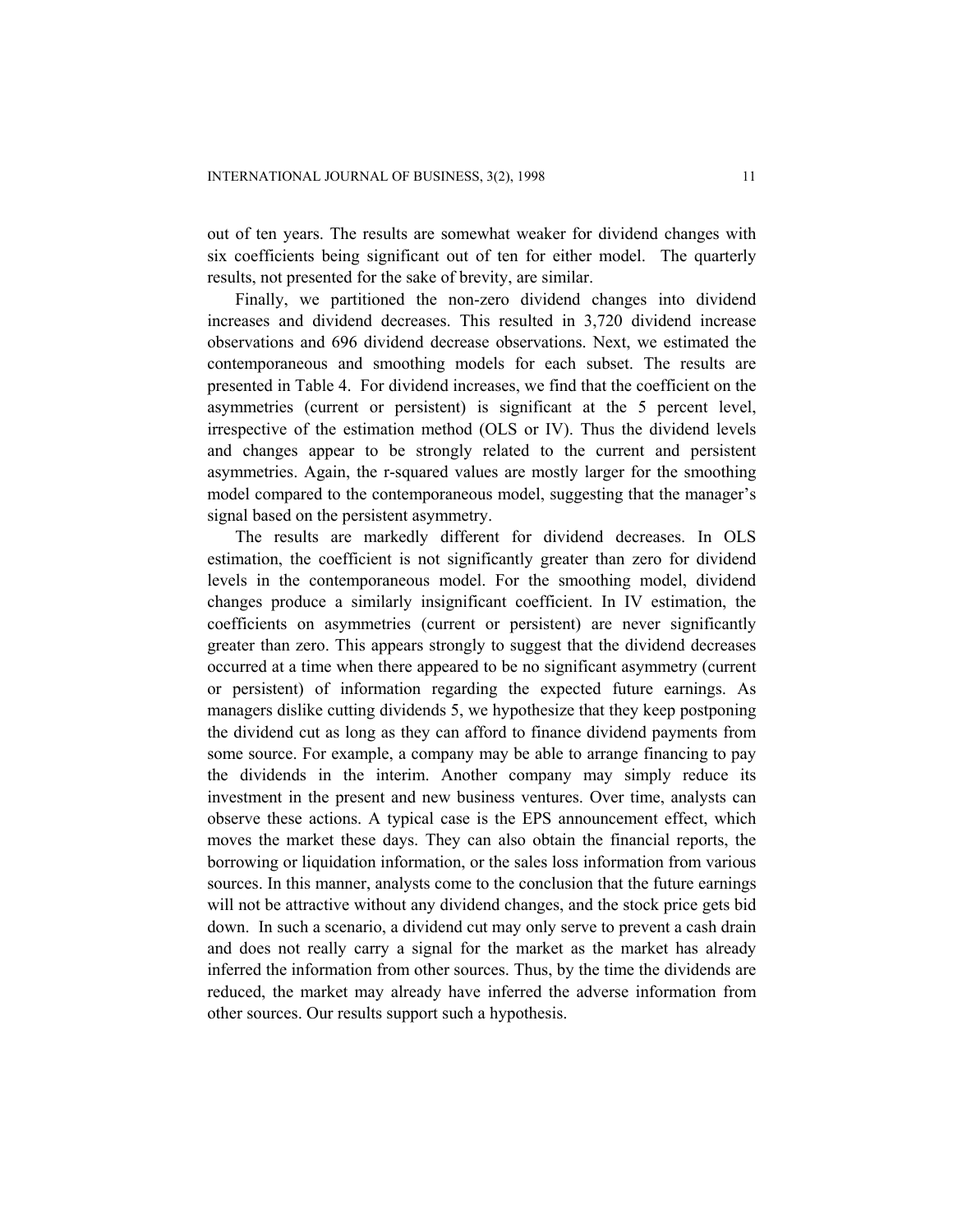# **Table 2**

The estimates, standard errors, and  $R^2$ s of cross-sectional instrumental variable estimation of the contemporaneous and the smoothing models

| <b>Contemporaneous Model (Equation 3)</b> |                                                                                  |        |                                                                     |                      |        |  |  |  |
|-------------------------------------------|----------------------------------------------------------------------------------|--------|---------------------------------------------------------------------|----------------------|--------|--|--|--|
|                                           | Level of Dividends                                                               |        |                                                                     | Change in Dividends  |        |  |  |  |
| $\alpha$                                  | β                                                                                | $R^2$  | $\alpha$                                                            | $\beta$              | $R^2$  |  |  |  |
|                                           |                                                                                  |        | <b>All Dividend Announcements</b>                                   |                      |        |  |  |  |
| 0.3287                                    | $0.0345^*$                                                                       | 0.0003 | 0.0129                                                              | $0.0313*$            | 0.0044 |  |  |  |
| 0.0053                                    | 0.0134                                                                           |        | 0.0013                                                              | 0.0033               |        |  |  |  |
| 0.3141<br>0.0050                          | $0.0712^*$<br>0.0133                                                             | 0.0062 | Announcements with non-zero dividend changes<br>$-0.0106$<br>0.0025 | $0.0527$ *<br>0.0065 | 0.0141 |  |  |  |
|                                           | <b>Smoothing Model (Equation 4)</b><br>Level of Dividends<br>Change in Dividends |        |                                                                     |                      |        |  |  |  |
| $\alpha$                                  | β                                                                                | $R^2$  | $\alpha$                                                            | $\beta$              | $R^2$  |  |  |  |
|                                           |                                                                                  |        | All Dividend Announcements                                          |                      |        |  |  |  |
| 0.3188<br>0.0019                          | $0.0209$ <sup>*</sup><br>0.0082                                                  | 0.0003 | 0.0040<br>0.0005                                                    | $0.0192^*$<br>0.0020 | 0.0044 |  |  |  |
|                                           |                                                                                  |        |                                                                     |                      |        |  |  |  |

# Announcements with non-zero dividend changes

|        | $0.3087$ $0.0536^*$ $0.0062$ | $-0.0146$ | $0.0396^*$ 0.0141 |  |
|--------|------------------------------|-----------|-------------------|--|
| 0.0058 | 0.0100                       | 0.0029    | 0.0049            |  |

All announcements and non-zero change announcements contain 20,991 and 4616 observations respectively.

The second line for each case contains the standard error.

\* indicates significance at five percent based on a one-tail test of the null hypothesis that the coefficient is greater than zero.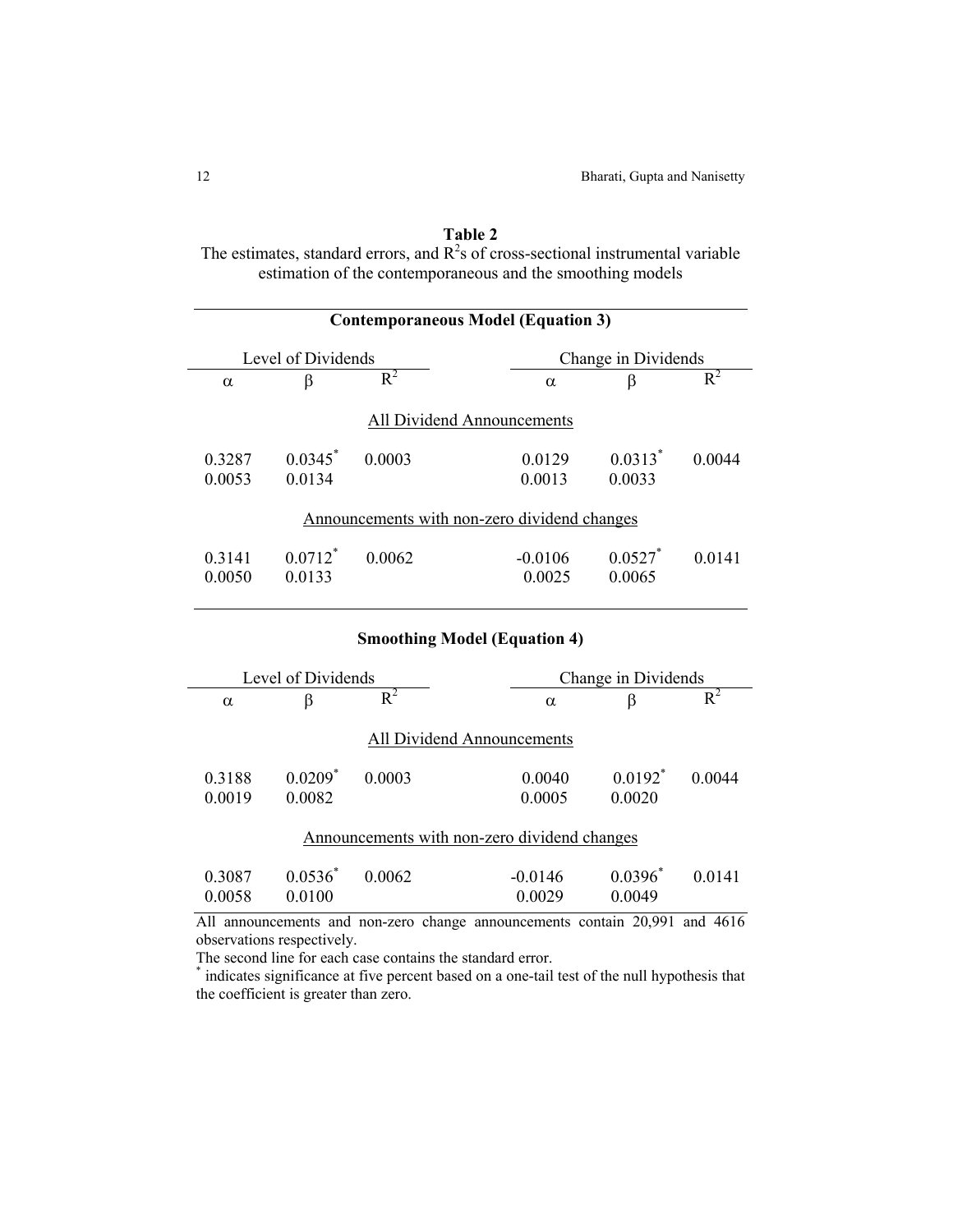|      | Level of Dividend |                       |        |                                           | Change in Dividend    |        |  |
|------|-------------------|-----------------------|--------|-------------------------------------------|-----------------------|--------|--|
| Year | $\alpha$          | β                     | $R^2$  | $\alpha$                                  | β                     | $R^2$  |  |
|      |                   |                       |        | <b>Contemporaneous Model (Equation 3)</b> |                       |        |  |
| 1976 | 0.2877            | $0.0243$ <sup>*</sup> |        | 0.0053                                    | 0.0008                |        |  |
|      | 0.0138            | 0.0051                | 0.0844 | 0.0030                                    | 0.0011                | 0.0021 |  |
| 1977 | 0.2775            | $0.0360*$             |        | 0.0037                                    | $0.0022$ <sup>*</sup> |        |  |
|      | 0.0057            | 0.0023                | 0.1418 | 0.0014                                    | 0.0006                | 0.0100 |  |
| 1978 | 0.3050            | $0.0186^\ast$         |        | 0.0052                                    | $0.0018^\ast$         |        |  |
|      | 0.0057            | 0.0021                | 0.0394 | 0.0011                                    | 0.0004                | 0.0107 |  |
| 1979 | 0.3194            | $0.0135$ <sup>*</sup> |        | 0.0015                                    | $0.0013$ <sup>*</sup> |        |  |
|      | 0.0042            | 0.0015                | 0.0337 | 0.0016                                    | 0.0006                | 0.0021 |  |
| 1980 | 0.3337            | $0.0090^\ast$         |        | 0.0030                                    | $0.0017$ *            |        |  |
|      | 0.0039            | 0.0015                | 0.0137 | 0.0010                                    | 0.0004                | 0.0071 |  |
| 1981 | 0.3317            | 0.0011                |        | 0.0005                                    | 0.0010                |        |  |
|      | 0.0039            | 0.0012                | 0.0003 | 0.0010                                    | 0.0003                | 0.0043 |  |
| 1982 | 0.3173            | 0.0019                |        | $-0.0001$                                 | $0.0014$ <sup>*</sup> |        |  |
|      | 0.0042            | 0.0014                | 0.0007 | 0.0008                                    | 0.0003                | 0.0119 |  |
| 1983 | 0.3047            | $0.0050^{\circ}$      |        | $-0.0040$                                 | 0.0003                |        |  |
|      | 0.0042            | 0.0015                | 0.0046 | 0.0010                                    | 0.0003                | 0.0003 |  |
| 1984 | 0.2824            | $-0.0027$             |        | $-0.0017$                                 | 0.0001                |        |  |
|      | 0.0045            | 0.0013                | 0.0016 | 0.0011                                    | 0.0003                | 0.0001 |  |
| 1985 | 0.2968            | $-0.0002$             |        | 0.0000                                    | 0.0000                |        |  |
|      | 0.0054            | 0.0002                | 0.0011 | 0.0010                                    | 0.0000                | 0.0000 |  |

**Table 3**  OLS estimation in annual cross-sections

# **Smoothing Model (Equation 4)**

| 1976 | 0.2779 | $0.0307$ *            |        | 0.0045    | 0.0014                |        |
|------|--------|-----------------------|--------|-----------|-----------------------|--------|
|      | 0.0141 | 0.0055                | 0.1118 | 0.0031    | 0.0012                | 0.0056 |
| 1977 | 0.2797 | $0.0362$ <sup>*</sup> |        | 0.0031    | 0.0030                |        |
|      | 0.0057 | 0.0023                | 0.1347 | 0.0014    | 0.0006                | 0.0166 |
| 1978 | 0.2921 | $0.0306^*$            |        | 0.0049    | 0.0021                |        |
|      | 0.0056 | 0.0024                | 0.0820 | 0.0011    | 0.0005                | 0.0118 |
| 1979 | 0.3060 | $0.0224$ <sup>*</sup> |        | $-0.0002$ | $0.0025$ <sup>*</sup> |        |
|      | 0.0044 | 0.0017                | 0.0675 | 0.0017    | 0.0007                | 0.0059 |
| 1980 | 0.3282 | $0.0157$ *            |        | 0.0020    | $0.0029$ <sup>*</sup> |        |
|      | 0.0039 | 0.0016                | 0.0355 | 0.0010    | 0.0004                | 0.0178 |
| 1981 | 0.3318 | $0.0061$ <sup>*</sup> |        | 0.0000    | $0.0014$ <sup>*</sup> |        |
|      | 0.0039 | 0.0015                | 0.0062 | 0.0010    | 0.0004                | 0.0048 |
| 1982 | 0.3178 | $0.0024$ *            |        | 0.0008    | 0.0023                |        |
|      | 0.0042 | 0.0014                | 0.0012 | 0.0008    | 0.0003                | 0.0330 |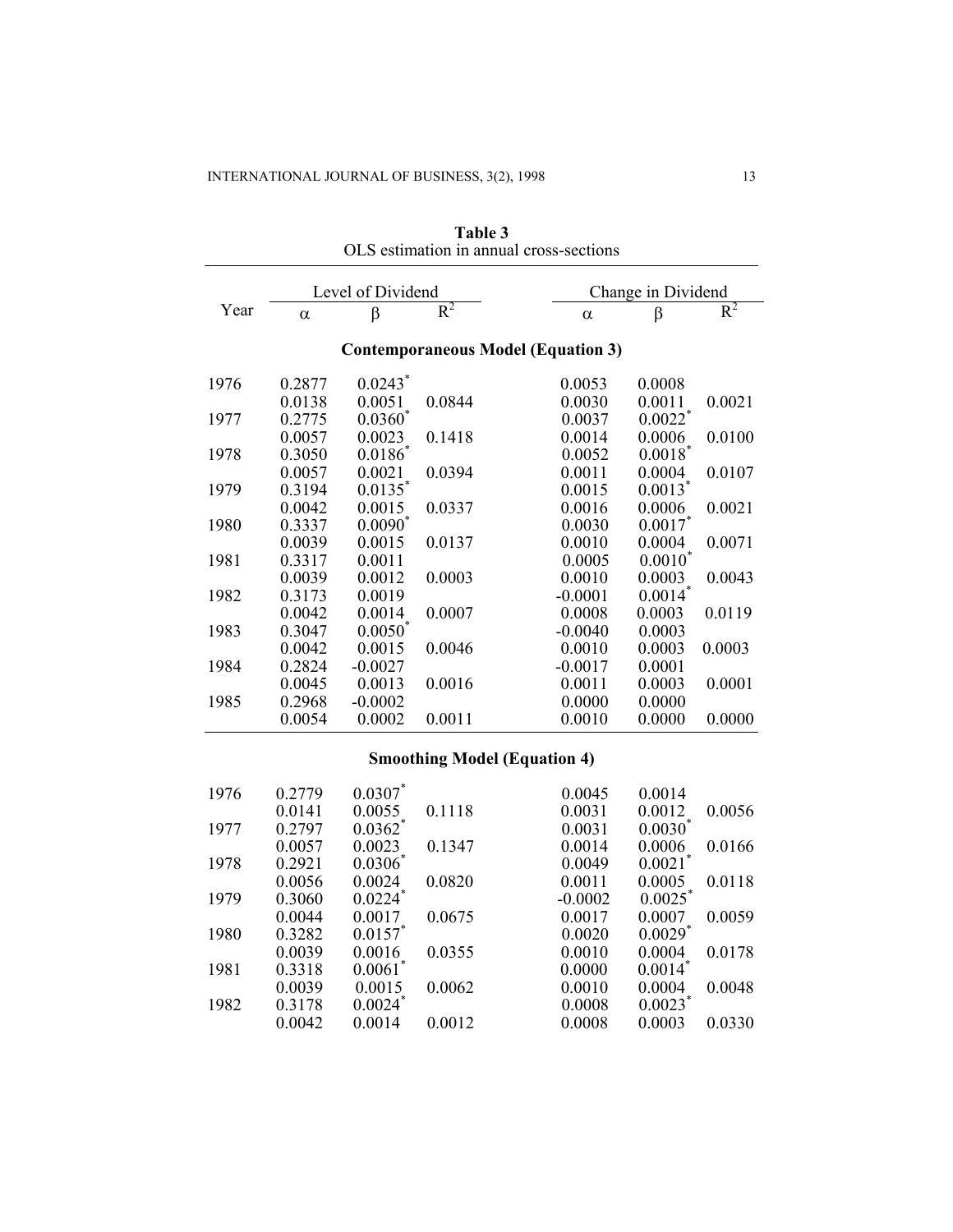| Level of Dividend |          |            | Change in Dividend |           |        |        |
|-------------------|----------|------------|--------------------|-----------|--------|--------|
| Year              | $\alpha$ |            | $R^2$              | $\alpha$  |        | $R^2$  |
| 1983              | 0.3062   | $0.0077$ * |                    | $-0.0038$ | 0.0006 |        |
|                   | 0.0042   | 0.0017     | 0.0082             | 0.0010    | 0.0004 | 0.0009 |
| 1984              | 0.2877   | 0.0007     |                    | $-0.0015$ | 0.0003 |        |
|                   | 0.0045   | 0.0016     | 0.0001             | 0.0010    | 0.0004 | 0.0002 |
| 1985              | 0.2959   | $-0.0007$  |                    | 0.0001    | 0.0000 |        |
|                   | 0.0054   | 0.0004     | 0.0015             | 0.0010    | 0.0001 | 0.0000 |

# **Table 3 (continued)**

The second line contains the standard errors of the coefficients and the r-squared values.

\* indicates significance at five percent based on a one-tail test of the null hypothesis that the coefficient is greater than zero.

| Table 4                                         |  |  |  |  |
|-------------------------------------------------|--|--|--|--|
| Estimation for dividend increases and decreases |  |  |  |  |

| <b>OLS Estimation</b>                      |                                           |        |                                     |                                 |        |  |  |
|--------------------------------------------|-------------------------------------------|--------|-------------------------------------|---------------------------------|--------|--|--|
|                                            | Level of Dividends<br>Change in Dividends |        |                                     |                                 |        |  |  |
| $\alpha$                                   | β                                         | $R^2$  | $\alpha$                            | $\beta$                         | $R^2$  |  |  |
|                                            | Contemporaneous Model, Dividend Increases |        |                                     |                                 |        |  |  |
| 0.3631<br>0.0037                           | $0.0106^*$<br>0.0015                      | 0.0133 | 0.0421<br>0.0006                    | $0.0024$ <sup>*</sup><br>0.0003 | 0.0234 |  |  |
|                                            | Contemporaneous Model, Dividend Decreases |        |                                     |                                 |        |  |  |
| 0.1964<br>0.0044                           | 0.0009<br>0.0016                          | 0.0003 | $-0.1543$<br>0.0051                 | $0.0032$ *<br>0.0019            | 0.0032 |  |  |
|                                            |                                           |        | Smoothing Model, Dividend Increases |                                 |        |  |  |
| 0.3535<br>0.0038                           | $0.0206^*$<br>0.0017                      | 0.0381 | 0.0404<br>0.0007                    | $0.0040^*$<br>0.0003            | 0.0473 |  |  |
| <b>Smoothing Model, Dividend Decreases</b> |                                           |        |                                     |                                 |        |  |  |
| 0.1976<br>0.0044                           | $0.0035$ <sup>*</sup><br>0.0015           | 0.0065 | $-0.1547$<br>0.0050                 | 0.0026<br>0.0017                | 0.0026 |  |  |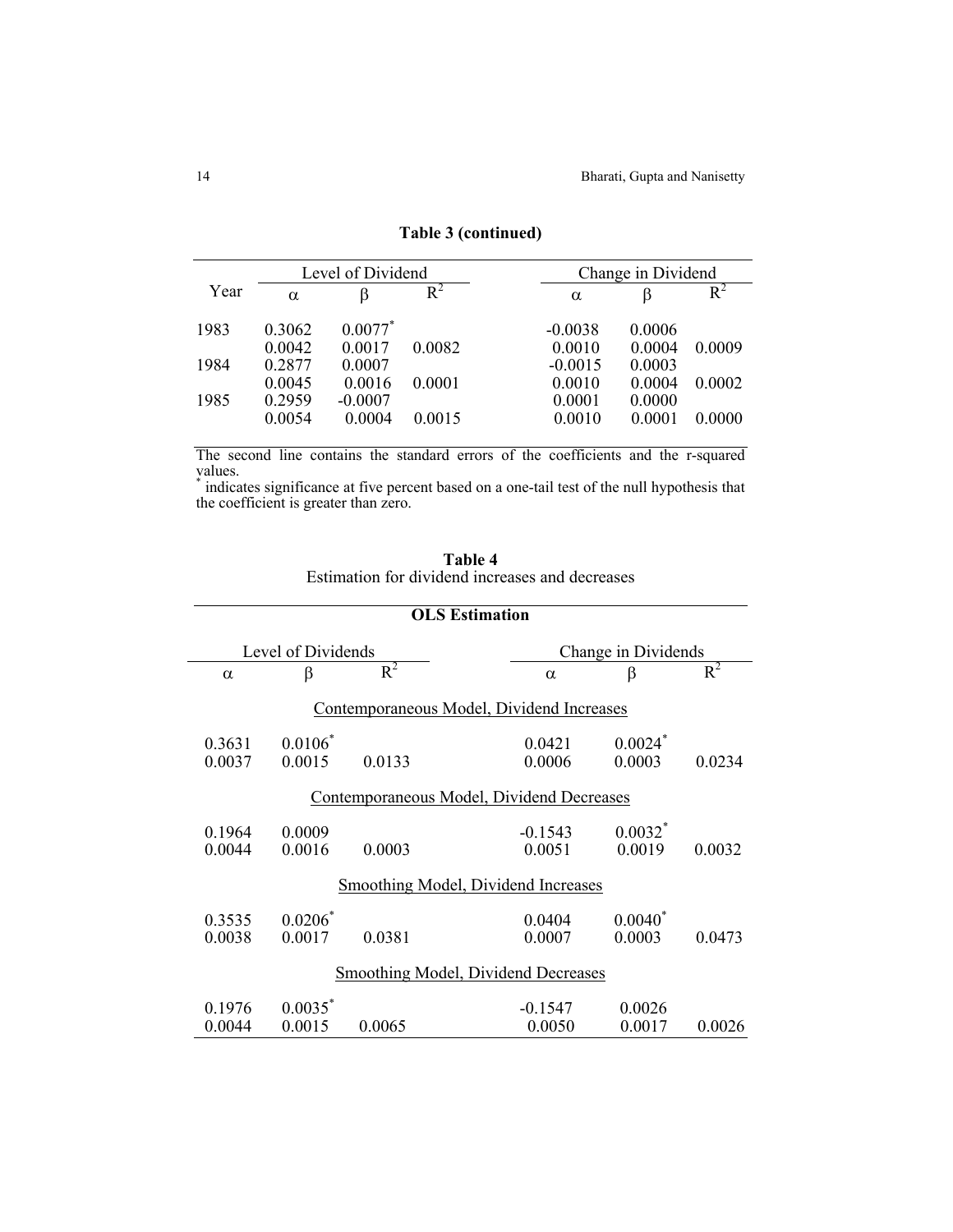| <b>Table 4 (continued)</b> |  |
|----------------------------|--|
|----------------------------|--|

| Level of Dividends                         |                                 |                                                                                                       | Change in Dividends |                                 |        |  |  |
|--------------------------------------------|---------------------------------|-------------------------------------------------------------------------------------------------------|---------------------|---------------------------------|--------|--|--|
| $\alpha$                                   | $\beta$                         | $R^2$                                                                                                 | $\alpha$            | $\beta$                         | $R^2$  |  |  |
|                                            |                                 | <b>Instrumental Variable Estimation</b>                                                               |                     |                                 |        |  |  |
| Contemporaneous Model, Dividend Increases  |                                 |                                                                                                       |                     |                                 |        |  |  |
| 0.3358<br>0.0137                           | $0.0678$ <sup>*</sup><br>0.0276 | 0.0016                                                                                                | 0.0372<br>0.0024    | $0.0126*$<br>0.0048             | 0.0019 |  |  |
|                                            |                                 | Contemporaneous Model, Dividend Decreases                                                             |                     |                                 |        |  |  |
| 0.2028<br>0.0073                           | 0.0140<br>0.0121                | 0.0015                                                                                                | $-0.1535$<br>0.0084 | 0.0049<br>0.0139                | 0.0001 |  |  |
|                                            |                                 | <b>Smoothing Model, Dividend Increases</b>                                                            |                     |                                 |        |  |  |
| $0.3131$ $0.0773$ <sup>*</sup><br>0.0227   | 0.0315                          | 0.0016                                                                                                | 0.0330<br>0.0039    | $0.0144$ <sup>*</sup><br>0.0055 | 0.0019 |  |  |
| <b>Smoothing Model, Dividend Decreases</b> |                                 |                                                                                                       |                     |                                 |        |  |  |
| 0.1995<br>0.0053                           | 0.0076<br>0.0066                | 0.0015<br>indicates significance at five percent based on a one-tail test of the null hypothesis that | $-0.1547$<br>0.0061 | 0.0026<br>0.0076                | 0.0001 |  |  |

the coefficient is greater than zero.

# **V. CONCLUSIONS**

The test of the implication of the dividend signalling models that there exists a systematic relationship between the degree of asymmetry regarding expected future earnings and dividend levels yields strongly positive results. The dividend changes also appear to be related to the degree of asymmetry, indicating that the dividend changes are prompted by the manager-observed asymmetry.

We hypothesize that the manager would tend to signal in the presence of persistent asymmetry rather than current asymmetry, which may well be transient. The smoothing model of persistent asymmetry appears to perform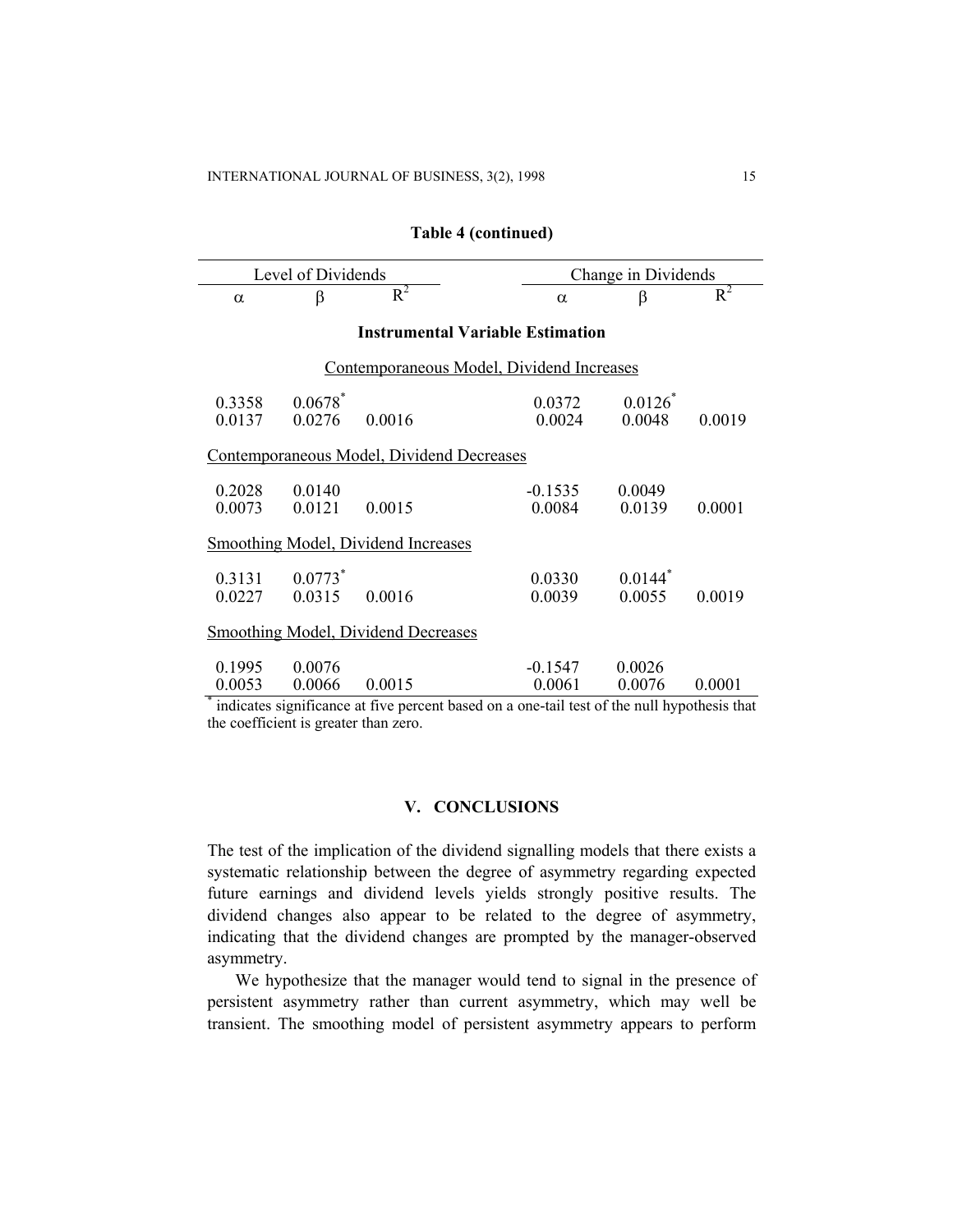somewhat better than the contemporaneous model. Therefore, there is some empirical evidence of dividend smoothing.

We also find strong evidence that the managers' motivation is quite different for dividend increases compared to decreases. Dividend increases, consistent with signalling models, are preceded with a strong asymmetry regarding expected future earnings. Dividend decreases are not preceded by such an asymmetry, suggesting that the market may already have inferred and assimilated the negative information from other sources. This could be consistent with delay by managers in reducing dividends. Alternatively, there may be another preferred signal for signalling lower future earnings.

## **ACKNOWLEDGMENT**

We would like to thank an anonymous referee for his or her comments. The comments have vastly improved the paper. We would also like to thank seminar participants at Indiana University for their comments. Errors remain our own.

# **NOTES**

- 1. Miller and Rock (1985) is based on the asymmetry about firm's current earnings. However, in their words the " ... estimate of current earnings contributes in turn to the estimate of the expected future earnings on which the firm's market value largely hinges." In John and Williams (1985), information regarding the present value of the future cash inflows is asymmetric which leads to the selection of a dividend level contingent upon the present value if the liquidity demand exceeds the internally available cash. Ambarisha, John and Williams (1987) endogenize the investment decision which was treated as exogenously given in John and Williams (1985) and choose an efficient equilibrium. Bhattacharya (1979) demonstrates that transaction costs incurred by firms in raising capital can lead to equilibrium where the signal is based on the future cash-flows.
- 2. For instance, in Miller and Rock (1985) dividends are paid in the residual fashion after the optimal investment decision. This would result in great variation in dividends of a firm over time.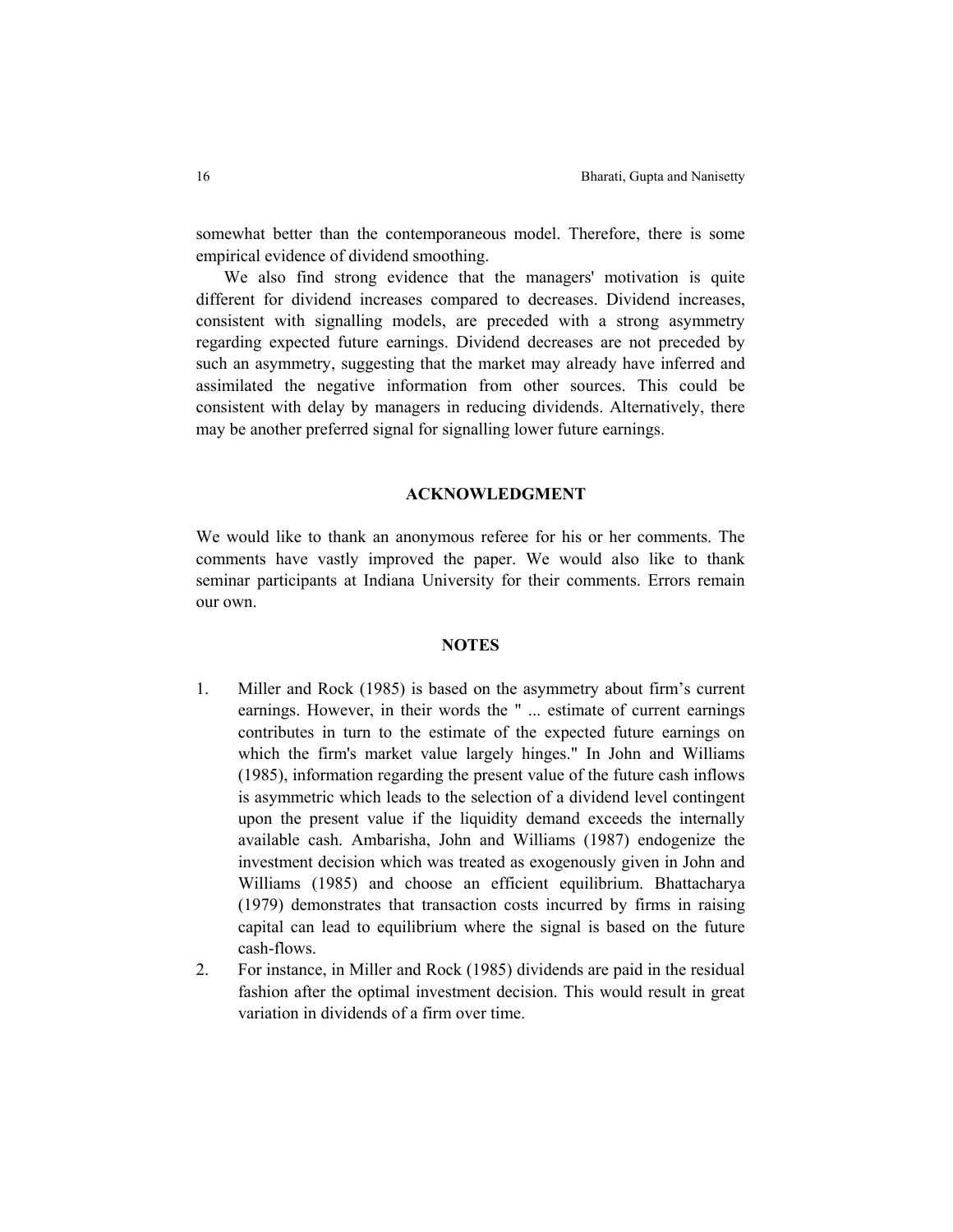- 3. There are other forms of signalling activity available. However, in this study, we assume that the only tool available to the manager is dividend signalling.
- 4. Harlan (1994) reports that the Securities and Exchange Commission (SEC) seeks to strengthen the 'safe harbor' provision which "would make it harder for shareholders' lawyers to press lawsuits against companies whose projections have proved wrong, according to Linda Quinn, director of the SEC's corporation finance division." This may influence the signalling behavior of corporations in the future. Nevertheless, "shareholder litigation has become the most prevalent concern for companies deciding what to disclose..."
- 5. We are implicitly assuming that all dividend changes are unexpected. This can be considered as a naive model where the next period's expected dividend is the same as the current dividend. A refinement would be to try and model expected dividend as a time-series and use the predicted dividend to construct unexpected changes. We thank the referee for pointing this out.
- 6. We tested several alternatives for the window (two, three and ten days) and found our results to be robust to the choice of the window.
- 7. We are grateful to the referee for pointing out this problem.
- 8. We thank the referee for pointing out the correlation problem.

# **REFERENCES**

- [1] Aharony, Joseph and Itzhak Swary. (1980). "Quarterly Dividend And Earnings Announcements And Stockholders' Returns: An Empirical Analysis," *Journal of Finance*, 35 (March), 1-11.
- [2] Asquith, Paul and David Mullins. (1983). "The Impact Of Initiating Dividend Payments On Shareholder's Wealth," *Journal of Business*, 56 (January), 77-95.
- [3] Ambarish, Ramasastry, Kose John, and Joe Williams. (1989). "Efficient Signalling with Dividends and Investments," *Journal of Finance*, 42 (June), 321-344.
- [4] Bhattacharya, Sudipto. (1979). "Imperfect Information, Dividend Policy, And `The Bird In The Hand' Fallacy," *Bell Journal of Economics*,10 (Spring), 259-70.
- [5] Black, Fischer. (1976). "The Dividend Puzzle," *Journal of Portfolio*